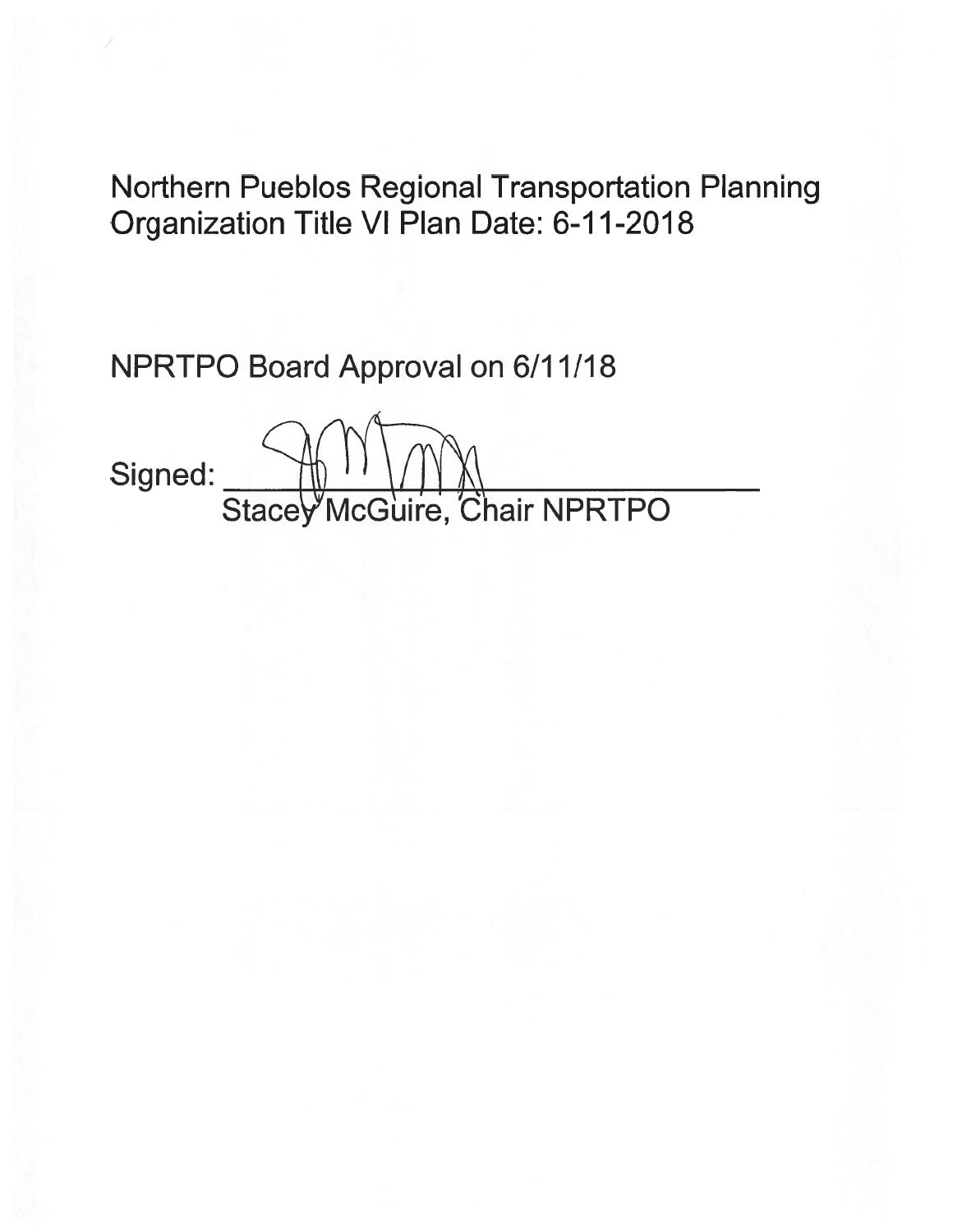#### **Contents**

#### STATEMENTS OF POLICY

**Introduction** Title VI Nondiscrimination Statement of Policy Environmental Justice and Limited English Proficiency Policy Statement Definition of Federal financial assistance and recipients affected

#### Title VI Assurances

Specific Forms of Discrimination Prohibited Programs and services covered by Title VI **Authorities** FHWA Assurances for Title VI and Other Nondiscriminatory Statutes

#### Title VI and Environment Justice — RTPO Planning Requirements

Data Collection Regional Work Program Regional Transportation Improvement Program Recommendation Regional Transportation Plan Transit Planning

Title VI and Environmental Justice — the Public Participation Process Public Participation Plan (PPP)

Communication and Notification to the Public

#### Organization and Staff Responsibilities

Organization Overview

#### Title VI Coordinator and Complaint Process

Title VI Coordinator Responsibilities Title VI Complaint Procedures Reporting <sup>a</sup> Title VI Complaint Filing <sup>a</sup> Title VI Complaint Title VI Complaint Form Title VI Related Training

#### Limited English Proficiency (LEP) Plan Overview of LEP Plan

Appendix A — NCNMEDD Organizational Chart Appendix B — Title VI Complaint Form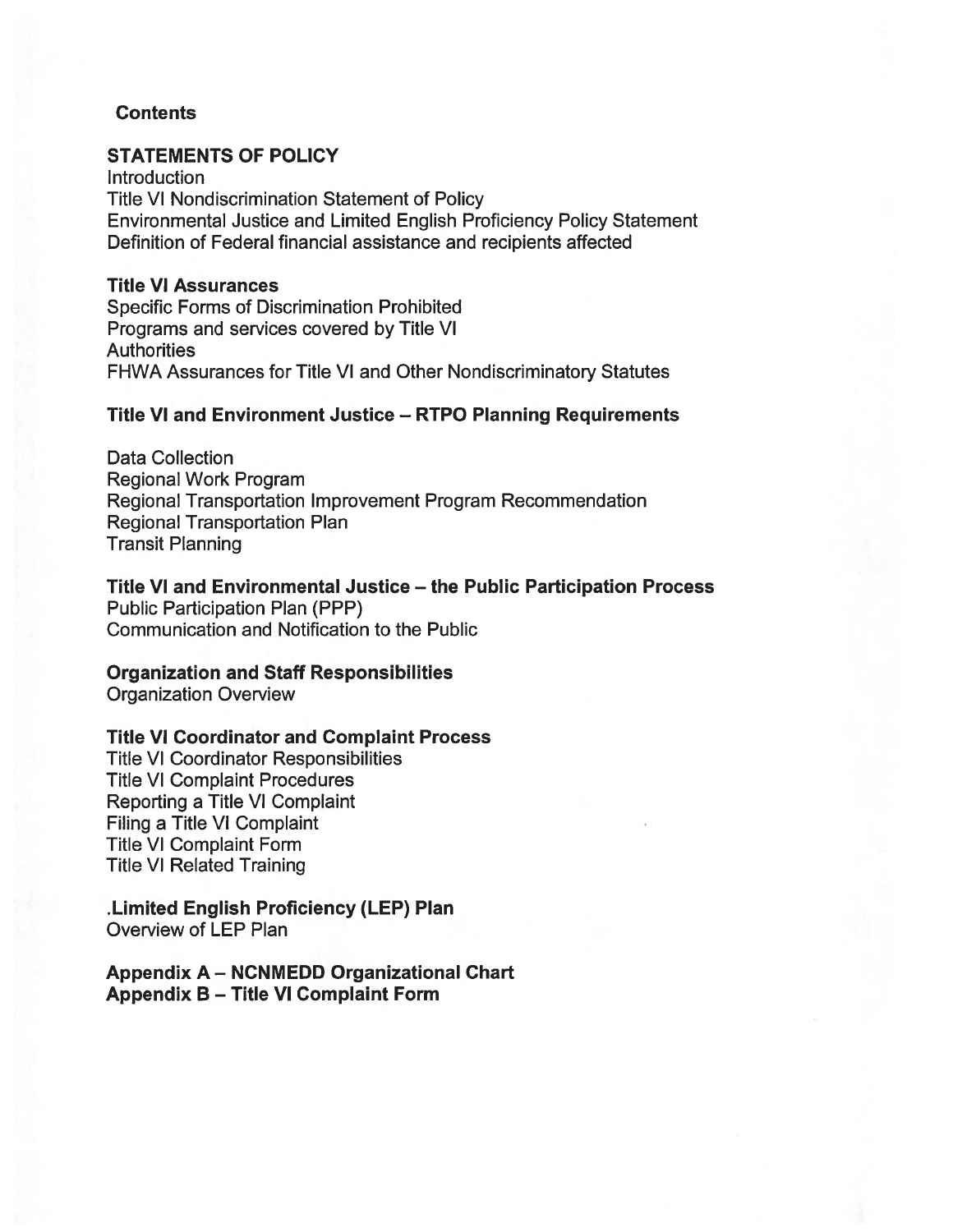# I. STATEMENTS OF POLICY

#### Introduction

The Northern Pueblos Regional Transportation Planning Organization is the transportation planning agency for the: County of Los Alamos, County of Rio Arriba, County of Santa Fe, County of Taos, City of Espanola, Town of Red River, Town of Taos, Village of Chama, Village of Questa, Village of Taos Ski Valley, the Eight Northern Pueblos of Tesuque, Pojoaque, Nambe, San Ildefonso, Santa Clara, Ohkay Owingeh, Picuris, Taos, and the Jicarilla Apache Nation, North Central Regional Transit District, and recognized Land Grants as <sup>a</sup> political Subdivision. The North Central New Mexico Economic Development District is the fiscal and administrative agen<sup>t</sup> for the Northern Pueblos Regional Transportation Planning Organization.

#### Title VI Nondiscrimination Statement of Policy

The Northern Pueblos Regional Transportation Planning Organization is committed to compliance with Title VI of the Civil Rights Act of 1964, 49 CFR, par<sup>t</sup> 2, and all related regulations and directives. The Northern Pueblos Regional Transportation Planning Organization assures that no person shall on the grounds of race, color, national origin, gender, age, or disability be excluded from participation in, be denied the benefits of, or be subjected to discrimination under any program or activity under any Northern Pueblos Regional Transportation Planning Organization program, activity, or service.

#### Environmental Justice and Limited English Proficiency Policy Statement

The Northern Pueblos Regional Transportation Planning Organization is also committed to assure every effort will be made to preven<sup>t</sup> the discrimination of low-income and minority populations, as <sup>a</sup> result of any impact of its programs or activities in accordance with Executive Order 12898, Federal Actions to Address Environmental Justice in Minority Populations and in Low-Income Populations.

In addition, the Northern Pueblos Regional Transportation Planning Organization also assures every effort will be made to provide meaningful access to persons that have Limited English Proficiency (LEP), in accordance with Executive Order 13166, Improving Access to Services for Persons with Limited English Proficiency.

### Definition of Federal financial assistance and recipients affected

Federal financial assistance is defined as any Federal dollars that are assigned to the Northern Pueblos Regional Transportation Planning Organization to suppor<sup>t</sup> any program and activity, by way of grant, loan or contract, other than <sup>a</sup> contract of insurance or guaranty. The Northern Pueblos Regional Transportation Planning Organization typically receives planning funds from the Federal Highway Administration (FHWA) and the Federal Transit Administration (ETA) to carry out the transportation planning requirements as set forth by the federal law Fixing America's Surface Transportation Act, or "FAST Act".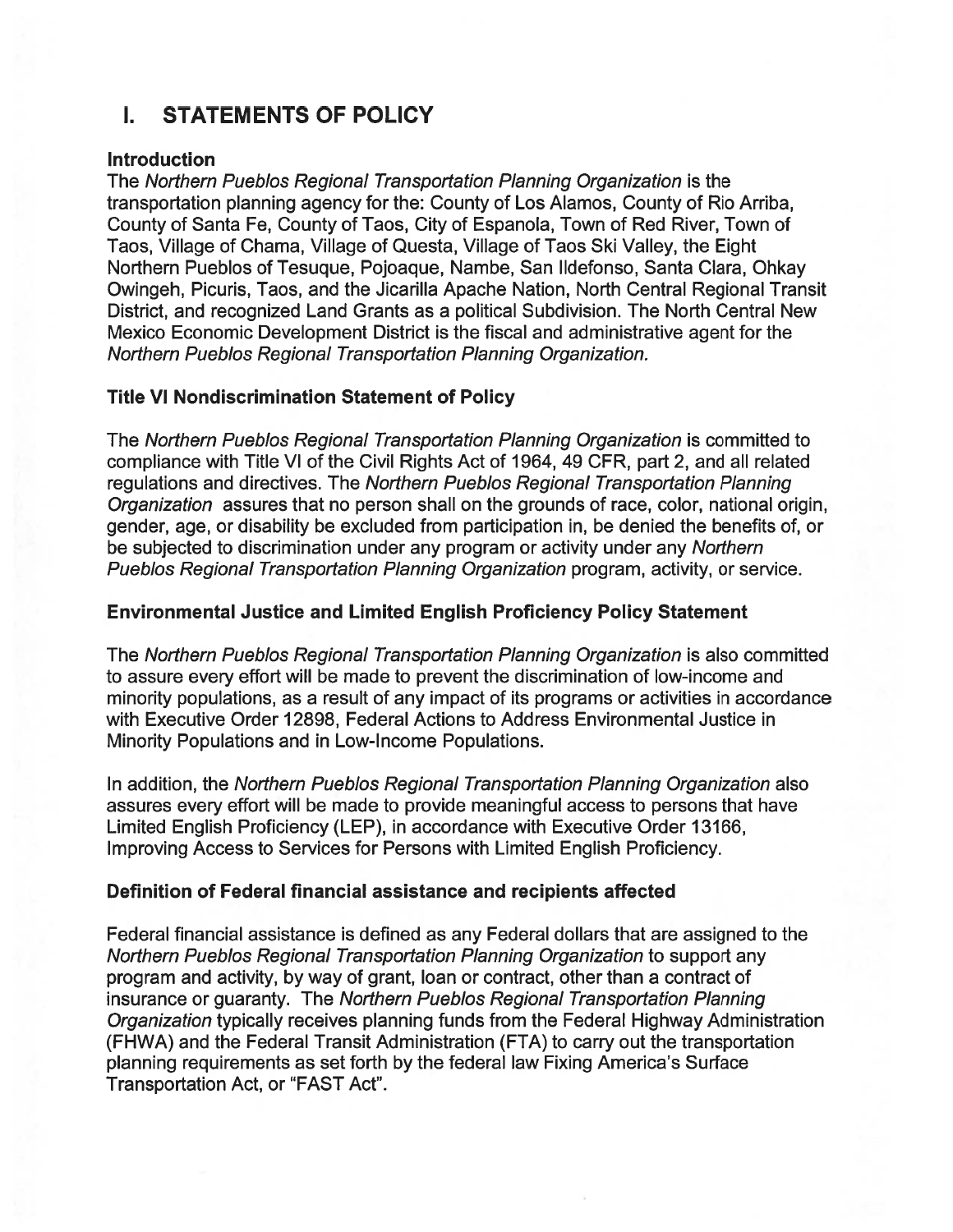# II. Title VI Assurances

## Specific Forms of Discrimination Prohibited

The Northern Pueblos Regional Transportation Planning Organization efforts to preven<sup>t</sup> discrimination must address, but are not limited to:

- •The denial of services, financial aid, or other benefits provided under <sup>a</sup> program.
- Distinctions in the quality, quantity, or manner in which the benefit is provided.
- •Segregation or separation in any par<sup>t</sup> of the program.
- Restriction in the enjoyment of any advantages, privileges, or other benefits provided to others.
- Different standards or requirements for participation.
- • Methods of administration which directly or indirectly or through contractual relationships would defeat or impair the accomplishment of effective nondiscrimination.
- Discrimination in any activities related to <sup>a</sup> highway, infrastructure or facility built or repaired in whole or in par<sup>t</sup> with Federal funds.
- Discrimination in any employment resulting from <sup>a</sup> program, the primary purpose of which is to provide employment.

## Programs and services covered by Title VI

The Northern Pueblos Regional Transportation Planning Organization Title VI Plan applies to all of its programs, activities and services, regardless of funding source. Some sections deal with specific requirements (e.g. FTA funded programs).

## **Authorities**

- 1. Title VI of the Civil Rights Act of <sup>1964</sup> (42 U.S.C. § 2000d et seq., <sup>78</sup> stat. 252), (prohibits discrimination on the basis of race, color, national origin);
- 2. Federal-Aid Highway Act of 1973 (23 U.S.C. §324 et seq.), (prohibits discrimination on the basis of sex);
- 3. The Age Discrimination Act of 1975, as amended, (42 U.S.C. § <sup>6101</sup> et seq.), (prohibits discrimination on the basis of age);
- 4. Section <sup>504</sup> of the Rehabilitation Act of 1973, (29 U.S.C. § <sup>794</sup> et seq.) as amended, (prohibits discrimination on the basis of disability);
- 5. Americans with Disabilities Act of 1990, as amended, (42 U.S.C. § <sup>12101</sup> et seq.), (prohibits discrimination on the basis of disability)
- 6. The National Environmental Policy Act of 1969, <sup>42</sup> U.S.C. § 4321;
- 7. 49 C.F.R. Part 21 (entitled Nondiscrimination In Federally-Assisted Programs Of The Department of Transportation-Effectuation of Title VI Of The Civil Rights Act of 7964);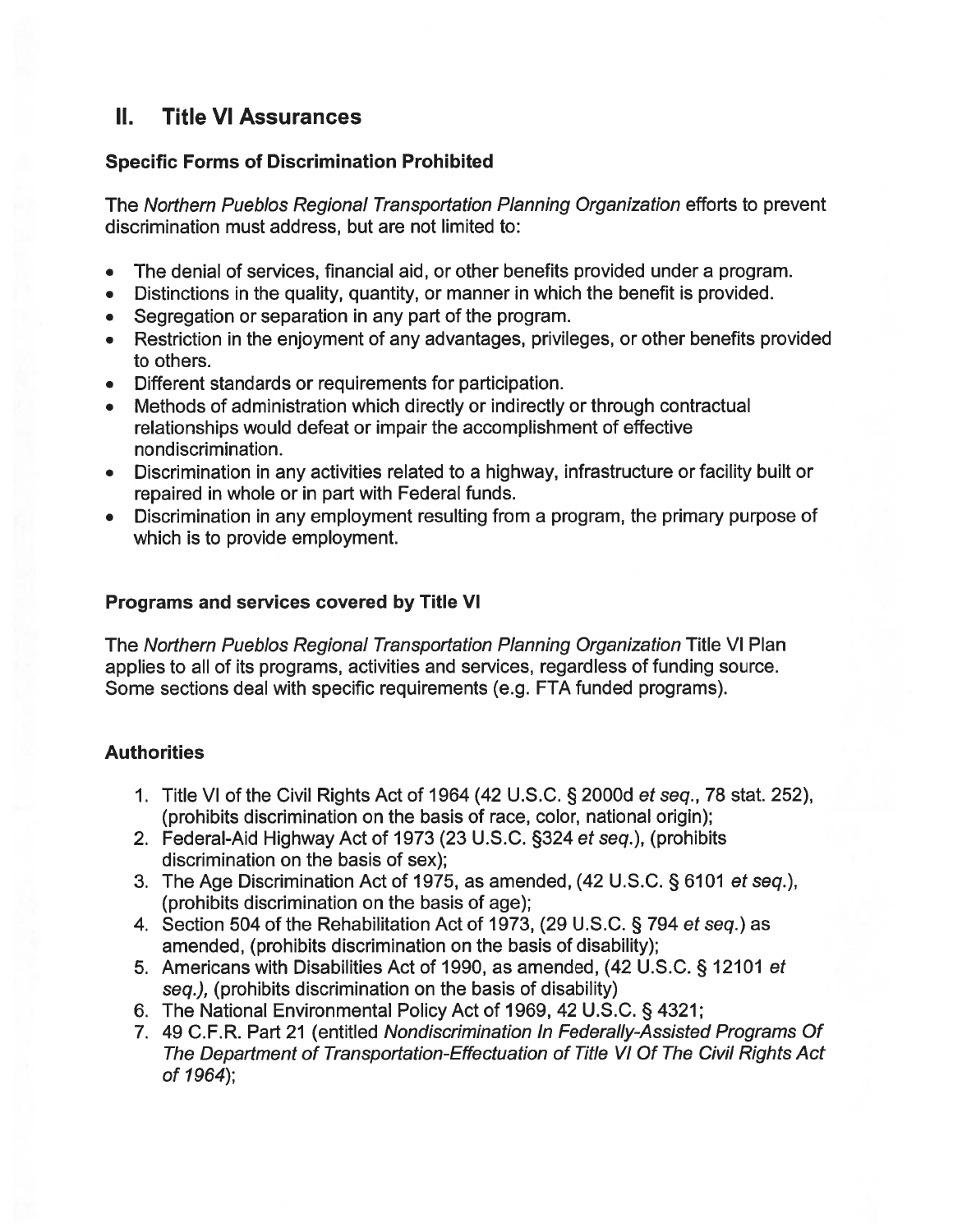- 8. 49 C.F.R. Part 27 (entitled Nondiscrimination On The Basis Of Disability In Programs Or Activities Receiving Federal Financial Assistance);
- 9. 49 C.F.R. Part 28 (entitled Enforcement Of Nondiscrimination On the Basis Of Handicap In Program Or Activities Conducted By The Department Of Transportation);
- 10.49 C.F.R. Part 37 (entitled Transportation Services For Individuals With Disabilities (ADA));
- 11.23 C.F.R. Part 200 (FHWA's Title VI/Nondiscrimination Regulation);
- 12.28 C.F.R. Part 35 (entitled Discrimination On The Basis Of Disability In State And Local Government Services);
- 13.28 C.F.R. Part 50.3 (DOJ Guidelines for Enforcement of Title VI of the Civil Rights Act of 1964).

### FHWA Assurances for Title VI and Other Nondiscriminatory Statutes

The Northern Pueblos Regional Transportation Planning Organization (hereafter referred to as the "Recipient") in keeping with our policy of nondiscrimination, hereby agrees that as <sup>a</sup> condition to receiving Federal financial assistance from the Department of Transportation, it will comply with Title VI of the Civil Rights Act of 1964, 78 Stat. 252, 42 U.S.C. 2000d - 42 U.S.C. 2000d-4 (hereinafter referred to as the Act) and all requirements imposed by or pursuan<sup>t</sup> to: Title 49, Code of Federal Regulations, Department of Transportation, Subtitle A, Office of the Secretary, Part 21, nondiscrimination in Federally-assisted programs of the Department of Transportation, Effectuation of Title VI of the Civil Rights Act of 1964 (hereinafter referred to as the Regulations) and other pertinent directives, to that end in accordance with the Act, Regulations, and other pertinent directives, no person in the United States shall, on the grounds of race, color, sex, national origin, or age be excluded from participation in, be denied the benefits of, or be otherwise subjected to discrimination under any program or activity for which the Recipient receives Federal financial assistance from the Department of Transportation, including the Federal Transit Administration (FTA), and HEREBY GIVES ASSURANCE THAT it will promptly take any measures necessary to effectuate this agreement. This Assurance is required by Subsection 21 .7 (a)(1) of the Regulations.

More specifically and without limiting the above general assurance, the Recipient hereby gives the following specific assurances with respec<sup>t</sup> to operating assistance projects:

- • That the Recipient agrees that each "program" or "facility", as defined in Subsections 21.23(b) and 21.23 (e) of the Regulations, will be (with regard to <sup>a</sup> "program") conducted, or will be (with regard to <sup>a</sup> "facility") operated in compliance with all requirements imposed by, or pursuan<sup>t</sup> to, the Regulations; and
- That the Recipient shall insert the following notification in all solicitations for bids for work or material subject to the Regulations and made in connection with the Federal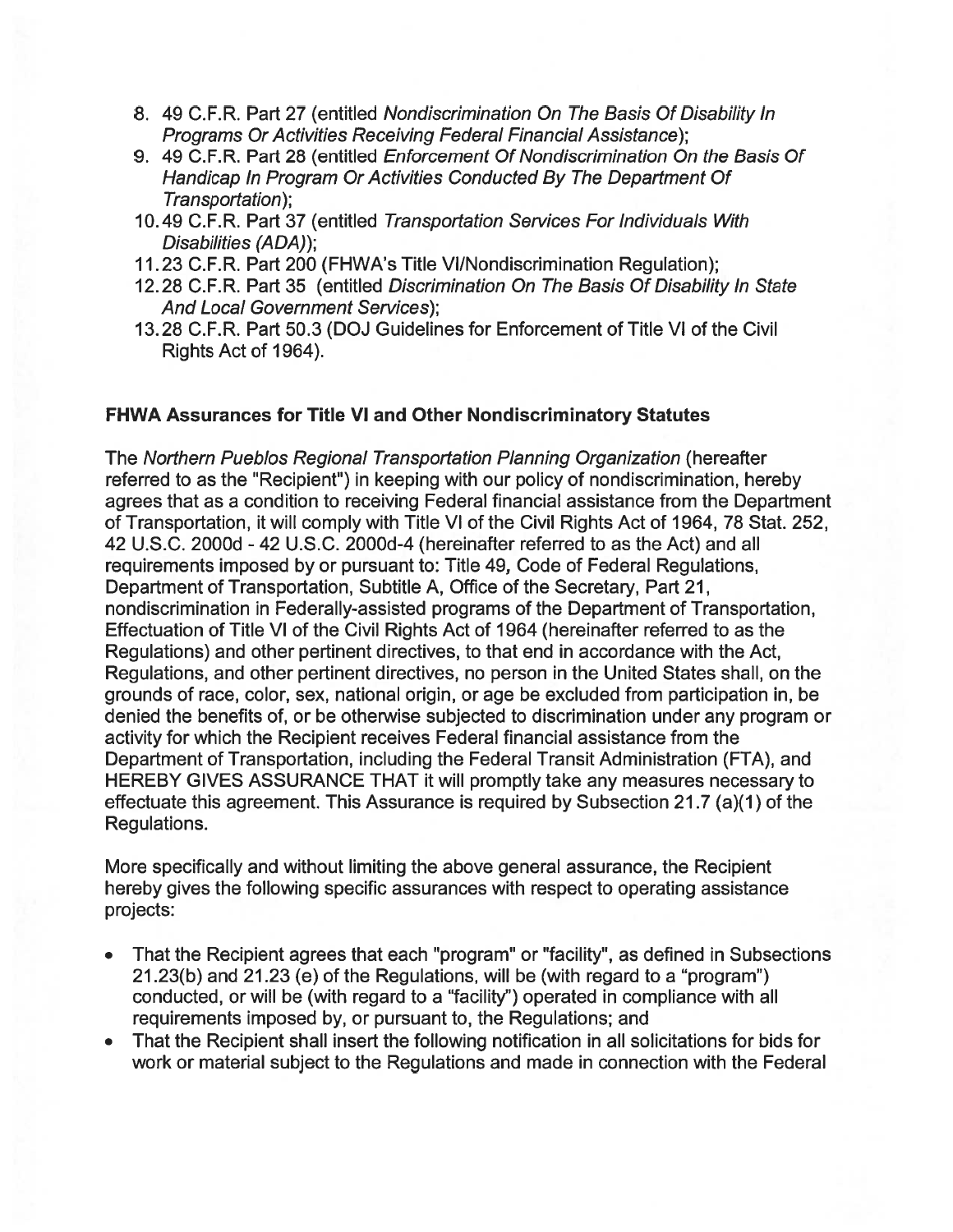Aid Highway Program, and in adapted form in all proposals for negotiated agreements;

- • The Northern Pueblos Regional Transportation Planning Organization in accordance with Title VI of the Civil Rights Act of 1964, 78 Stat. 252, 42 U.S.C. 2000d to 2000d-4 and 49, of the Code of Federal Regulations, Department of Transportation, Subtitle A, Office of the Secretary, Part 21, Nondiscrimination in Federally-Assisted Programs of the Department of Transportation issued pursuan<sup>t</sup> to such Act, hereby notifies all bidders that it will affirmatively insure that in regard to any contract entered into pursuan<sup>t</sup> to this advertisement, disadvantaged business enterprises will be afforded full opportunity to submit bids in response to this invitation and will not be discriminated against on the grounds of race, color, sex, national origin, income status or age in consideration for an award;
- • The Recipient shall provide for such methods of administration for the program as are found by the Secretary of Transportation or the officials to whom he delegates specific authority to give reasonable guarantee that it, other recipients, sub grantees, contractors, subcontractors, transferees, successors in interest, and other participants of Federal financial assistance under such program will comply with all requirements imposed or pursuan<sup>t</sup> to the Act, the Regulations and this Assurance;
- • The Recipient agrees that the United States has <sup>a</sup> right to seek judicial enforcement with regard to any matter arising under the Act, the Regulations, and this Assurance; and
- This Assurance is given in consideration of and for the purpose of obtaining any and •all Federal grants, loans, contracts, property, discounts or other Federal financial assistance extended after the date hereof to the Recipient by the Department of Transportation under Federal-Aid Highway Program and is binding on it, other recipients, sub-grantees, contractors, subcontractors, transferees, successors in interest and other participants in the Federal-Aid Highway Program. The person whose signature appears below is authorized to sign this Assurance on behalf of the Recipient.

Signed by Chief Administrative Officer or Designee Date

# III. Title VI and Environment Justice — RTPO Planning Requirements

The Northern Pueblos Regional Transportation Planning Organization is responsible for ensuring Title VI compliance for the following planning activities:

### Data Collection

Census and other statistical data will be collected by the RTPO as <sup>a</sup> means of identifying low income and minority populations within the RTPO. The data will be maintained for the purpose of planning projects and programs that serve various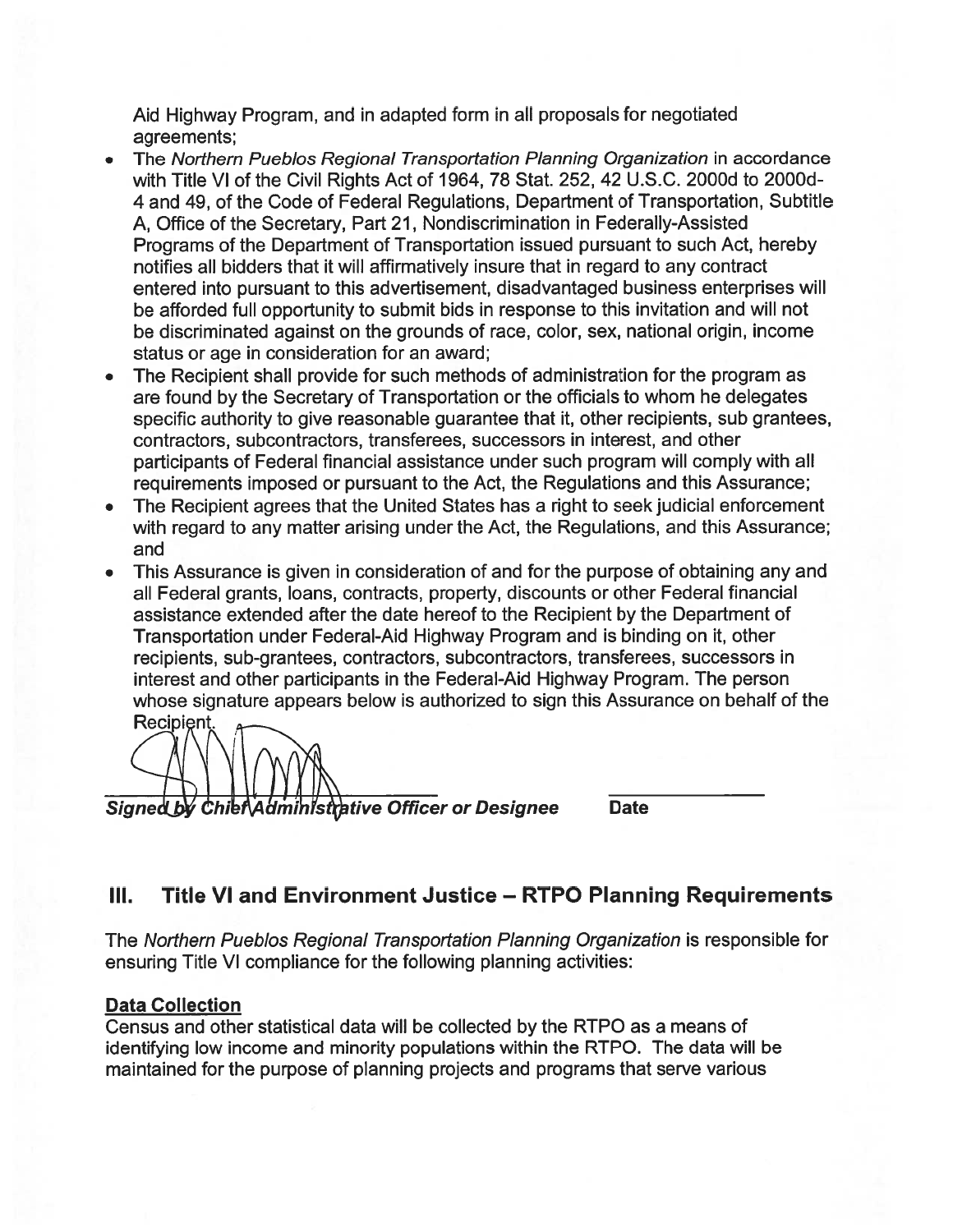population groups. The data collection process will be reviewed regularly to ensure sufficiency in meeting Title VI requirements.

- RTPO Actions
	- <sup>o</sup> Collect, maintain, and update databases of low income and minority concentrations within the RTPO
	- <sup>o</sup> Utilize the data when developing plans and studies
	- <sup>o</sup> Develop demographic profile maps to help identify neighborhoods with high concentrations of low income and minority populations
	- <sup>o</sup> Use these maps in various planning documents

## Regional Work Program

The Northern Pueblos Regional Transportation Planning Organization Regional Work Program (RWP) is the annual list of projects and activities that are expected to be completed by staff and the two Northern Pueblos Regional Transportation Planning Organization committees. In this document, the Northern Pueblos Regional Transportation Planning Organization will identify projects, studies, and other activities that will provide more transportation options to disadvantaged populations.

- • RTPO Actions
	- <sup>o</sup> Identify planning activities that will encourage involvement by all populations
	- <sup>o</sup> Analyze the benefits and impacts that planning studies might have on low income and minority populations
	- <sup>o</sup> Create maps highlighting socio-economic groups and their geographical relationship to jobs, housing, and transportation options for all modes

### Regional Transportation Improvement Program Recommendation

The Regional Transportation Improvement Program Recommendation (RTIPR) is the short term program of projects that are recommended to be designed, engineered, and constructed within the next four years. Projects should be reviewed to assess the benefits and impacts they might have on various aspects of the population.

- • RTPO Actions
	- <sup>o</sup> Work with the entities to identify transportation projects that serve areas of the RIPO with low income and minority populations
	- <sup>o</sup> Provide opportunity for all populations to provide input into project identification
	- <sup>o</sup> Develop <sup>a</sup> performance target for <sup>a</sup> percen<sup>t</sup> of projects that serve Title VI populations

## Regional Transportation Plan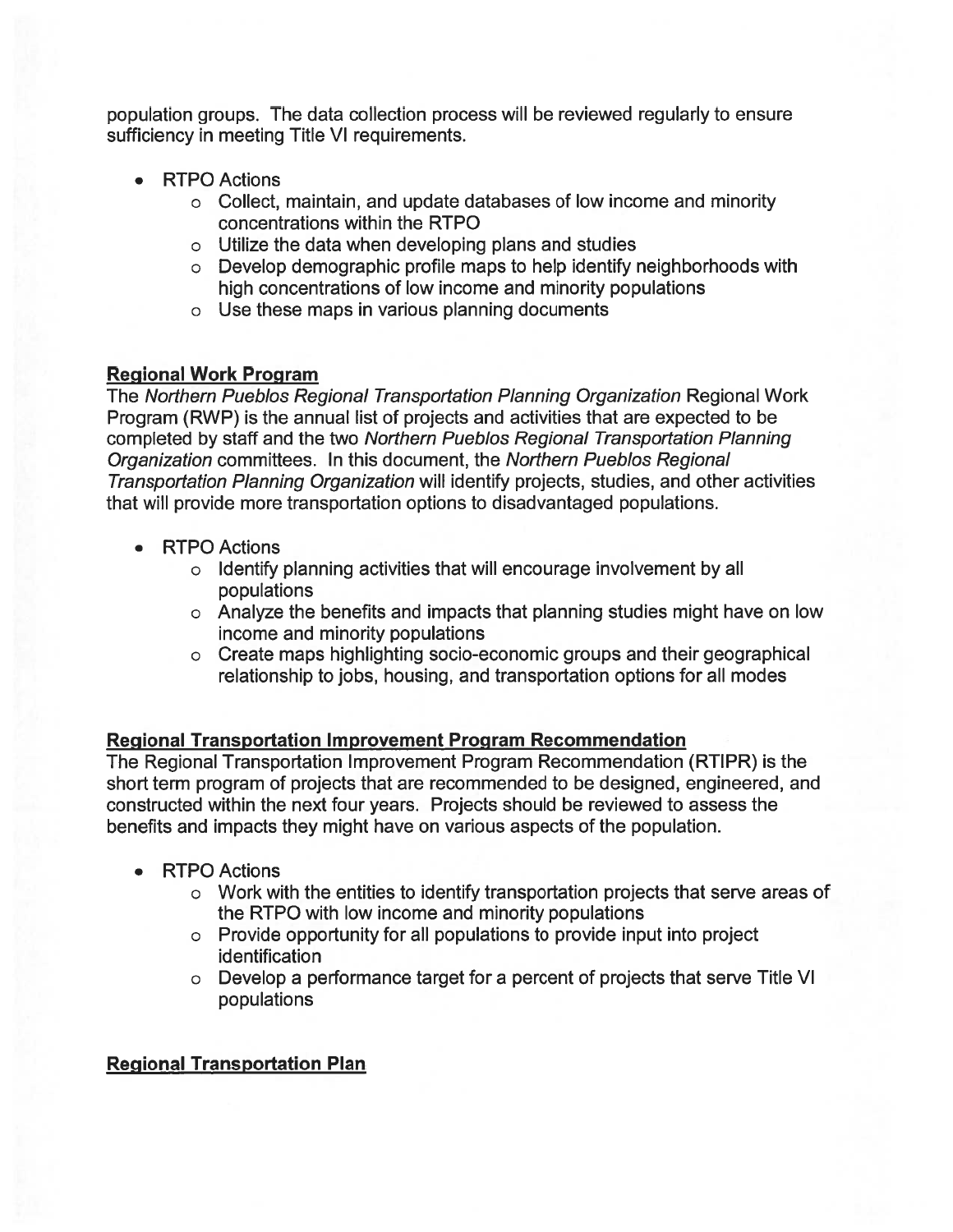The Regional Transportation Plan (RTP) is the long range, comprehensive plan that identifies the projects, programs, and policies needed in the next 20 years to meet the transportation needs of this area. Using various data collected by the RTPO, the RTP can estimate growth patterns of disadvantaged populations and address the benefits and burdens that future transportation projects might have.

- RTPO Actions
	- <sup>o</sup> Develop demographic profile maps that project growth in disadvantaged populations over at least <sup>a</sup> 20 year planning horizon
	- <sup>o</sup> Give all populations opportunity to provide input into project identification
	- <sup>o</sup> Assess the effects that future land use decisions and transportation projects might have on the neighborhoods, the environment, and the economy
	- <sup>o</sup> Ensure that the benefits and impacts of future transportation systems are equally distributed among all areas of the RTPO
	- <sup>o</sup> Develop <sup>a</sup> performance target for <sup>a</sup> percen<sup>t</sup> of projects that serve Title VI populations

### Transit Planning

There are several transit systems that make up the transit network of the Northern Pueblos Regional Transportation Planning Organization.

- • RTPO Actions
	- <sup>o</sup> Using demographic profile maps, ensure that transit routes and stops fully serve those neighborhoods with high concentrations of low income and minority populations.
	- <sup>o</sup> Work with several transit systems that make up the transit network of the Northern Pueblos Regional Transportation Planning Organization to identify necessary changes to routes
	- <sup>o</sup> Ensure bus stop locations are fully accessible for all users, both at the site and in the vicinity

## IV. Title VI and Environmental Justice — the Public Participation Process

### Public Participation Plan (PPP)

The Northern Pueblos Regional Transportation Planning Organization Public Participation Plan (PPP) describes how the RTPO communicates and distributes information to the public as well as how the public can interact and provide comments to the RTPO. The needs of those traditionally underserved by the existing system will be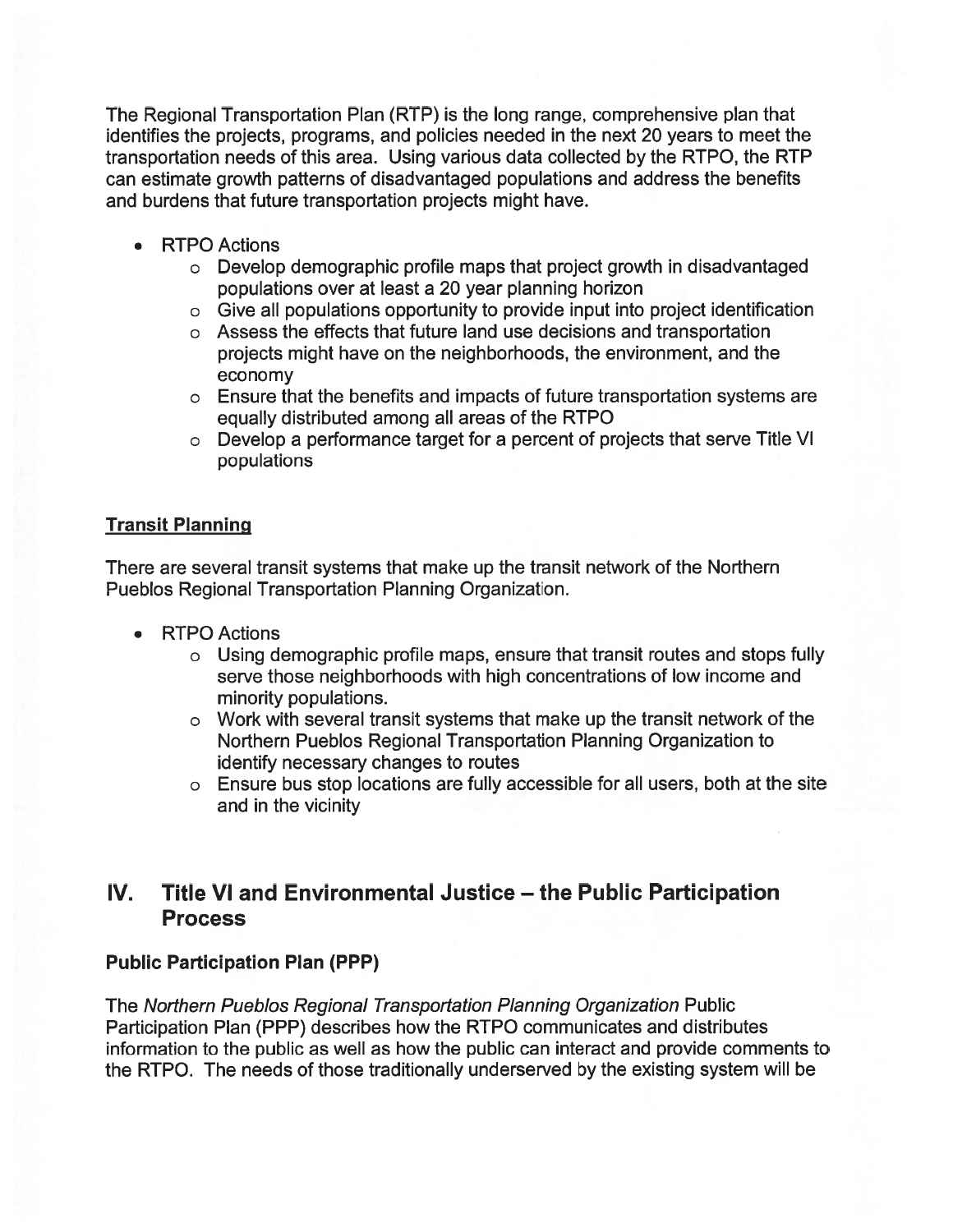sought and considered by Northern Pueblos Regional Transportation Planning Organization.

Through its public involvement efforts, the Northern Pueblos Regional Transportation Planning Organization will strive to achieve the following Title VI and Environmental Justice (EJ) goals:

- • To avoid, minimize, or mitigate disproportionately high and adverse human health and environmental effects, including social and economic effects, on minority populations and low-income populations.
- • To ensure the full and fair participation by all potentially affected communities in the transportation decision-making process.
- To preven<sup>t</sup> the denial of, reduction in, or significant delay in the receipt of benefits by minority and low-income populations.

Title VI states that no person shall, on the ground of race, color, or national origin, be excluded from participation in, denied benefits of, or be subjected to discrimination under any program or activity receiving federal financial assistance. The RTPO will ensure that the input and feedback from all people will be considered in the development of RTPO planning documents and activities.

EJ concerns and goals should be considered throughout all public engagemen<sup>t</sup> efforts, from project planning through construction and operation. This includes public outreach conducted during transportation planning and during the environmental reviews required by the National Environmental Policy Act (NEPA).

The following actions relating to Environmental Justice and Title VI are meant to reduce the barriers for participation in the decision-making process by low income, minority or disabled individuals.

- 1. When possible, public meetings will be held in locations that are convenient to low and moderate income neighborhoods and accessible to disabled populations. Such locations include community centers, senior centers and schools. Where possible, RTPO staff will meet at the locations of businesses, neighborhood groups, stakeholders, and other agencies.
- 2. Upon request, all RTPO work products and documents will be made available in alternative formats, including Braille, large type and languages other than English.
- 3. The following statement will be included in all RTPO documents: The Northern Pueblos Regional Transportation Planning Organization does not discriminate on the basis of race, color, national origin, sex, religion, age or disability in the provision of services. This document can be made available in alternative formats by calling the RTPO Office at 599-1466 (voice) or 599-1168 (TTY).
- 4. The following statement will be included in all meeting announcements: Pursuant to the Americans with Disabilities Act (ADA) of 1990, if anyone requires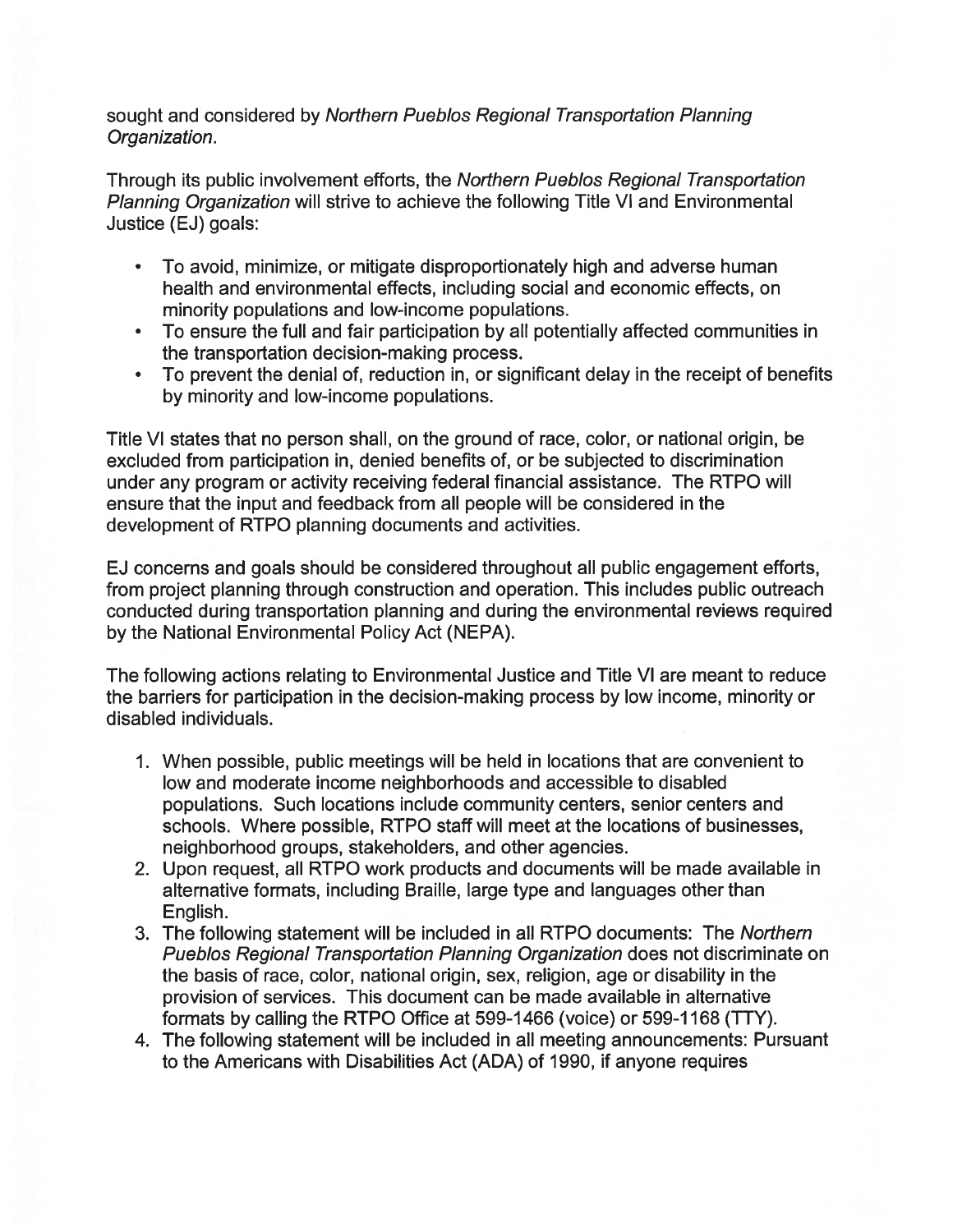assistance, please contact NON MEDD (505) 395-2681 at least three days prior to the meeting date.

- 5. Agencies and organizations that represen<sup>t</sup> low income, minority and disabled populations will be identified and included in RTPO mailings. Staff will maintain an active listing of contacts for these organizations.
- 6. The RTPO will evaluate Environmental Justice actions and Title VI requirements on an annual basis to ensure effectiveness of public involvement. This document will be reviewed and updated in conjunction with the Public Participation Plan.

## Communication and Notification to the Public

All members of the public are ensured protections against discrimination which are afforded to them by Title VI. To ensure open communication with the public, the Northern Pueblos Regional Transportation Planning Organization will adhere to the following requirements:

- • The Northern Pueblos Regional Transportation Planning Organization will disseminate agenda and public meeting information to members of the public via accessible printed and electronic media, including postings on the Northern Pueblos Regional Transportation Planning Organization website and in the Journal North. Documents and agendas will be available at the RTPO office (Insert organization address) and at other locations identified in the Public Participation Plan (see Appendix D of the PPP).
- Public notices of RTPO meetings will be posted at the location of the meeting site.
- • In appropriate documents, the Northern Pueblos Regional Transportation Planning Organization will include <sup>a</sup> statement that the organization complies with Title VI by assuring that no person shall on the grounds of race, color, national origin, gender, age, or disability be excluded from participation in, be denied the benefits of, or be subjected to discrimination under any program or activity under any Northern Pueblos Regional Transportation Planning Organization program, activity, or service.

Section VI of this plan describes the procedures on how members of the public can reques<sup>t</sup> additional information regarding the Northern Pueblos Regional Transportation Planning Organization Title VI obligation. This section also identifies the procedures to be followed by members of the public to file <sup>a</sup> discrimination complaint against the Northern Pueblos Regional Transportation Planning Organization.

# V. Organization and Staff Responsibilities

Organization Overview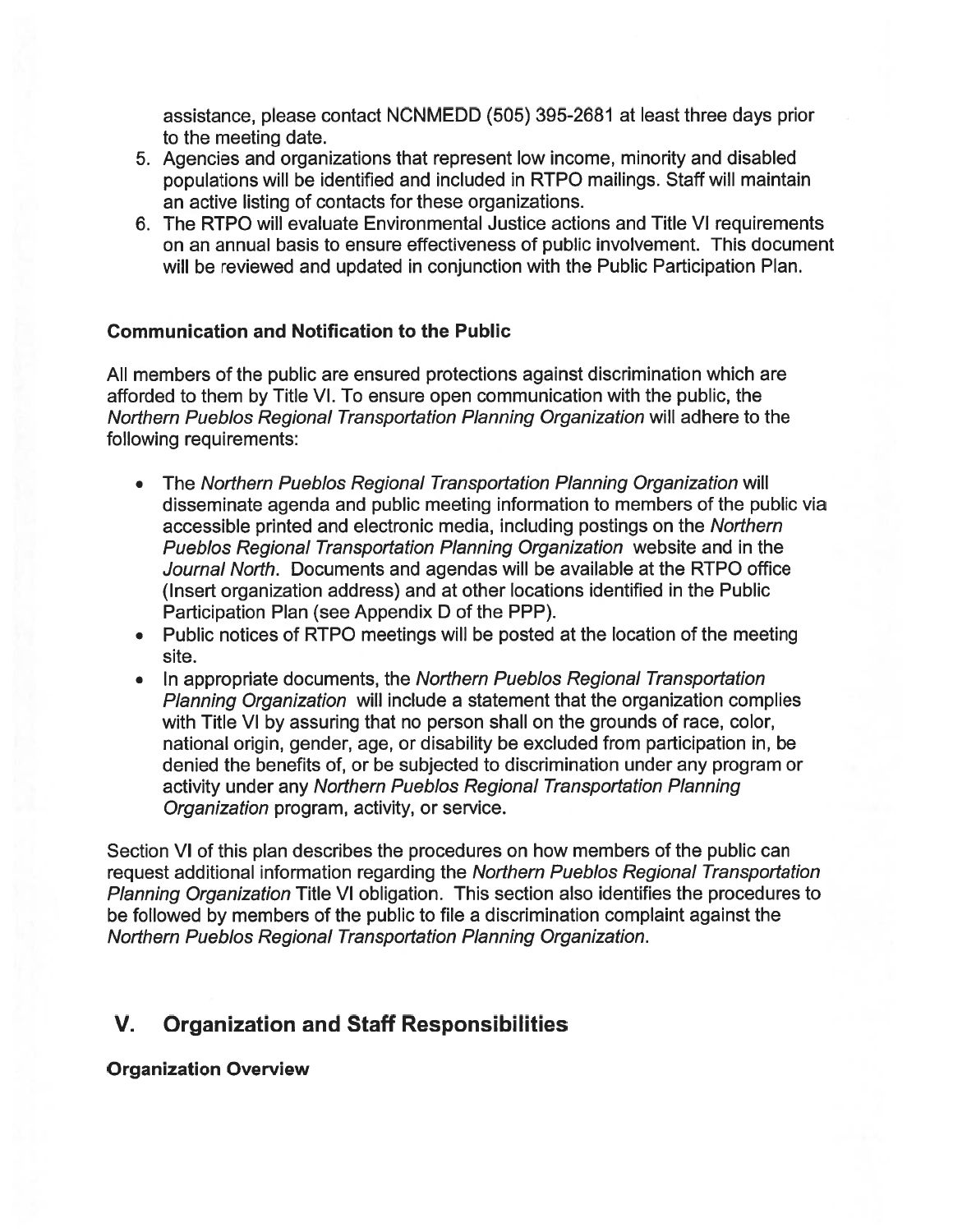NCNMEDD realizes that community planning and development is essential to sustaining livable communities now and in the future; maintaining this position with the full understanding that many communities in our region have limited staff for community planning and development tasks. NCNMEDD helps communities optimize their resources by offering assistance in <sup>a</sup> variety of project types that require research, planning, design, and administrative services that are specific to information gathered from community needs and resources data, and established community priorities. "Our founders outlined an ambitious program at <sup>a</sup> time when regional cooperation was still <sup>a</sup> new idea. Although times and resources have changed, we still work to achieve our original purpose of improving the quality of life in our member communities."

# VI. Title VI Coordinator and Complaint Process

## Title VI Coordinator Responsibilities

Title VI Coordinator: Tim Armer, Executive Director, NCNMEDD

RTPO staff and the Title VI Coordinator will be responsible for the following:

- • Ensuring that the transportation planning process fully complies with the requirements of Title VI.
- • Monitoring the transportation planning process and overall strategies and goals and ensuring compliance with Title VI requirements.
- •Reviewing operational policies and procedures to ensure Title VI compliance.
- • Monitoring the service equities of planning data collection and analysis for potential impacts on social, economic, and/or ethnic groups.
- • Ensuring the planning organizational membership attempts to reflect the makeup of the population served. This would include periodically reporting the RTPO racial, ethnic, and gender composition of public involvement organizations or groups.
- • Ensuring the opinions and views of all groups within their populations are solicited and considered in the planning of transportation projects.
- • Monitoring compliance with Environmental Justice issues to identify low-income and minority populations that may be impacted by transportation planning process.
- • Providing evidence that input from minority groups/persons has been considered in the transportation planning process. Evidence could include but is not limited to the participation level and composition of participants in public information settings and reporting any follow-up and conclusions to issues communicated throughout the planning process.
- • Monitoring the gathering and utilization of demographic data used to identify and locate low-income and minority populations in order to investigate the possible benefits and detriments of transportation plans on these populations.
- • Monitor compliance with Limited English Proficiency populations to improve access and comprehension of the transportation planning process for individuals comprising the LEP population.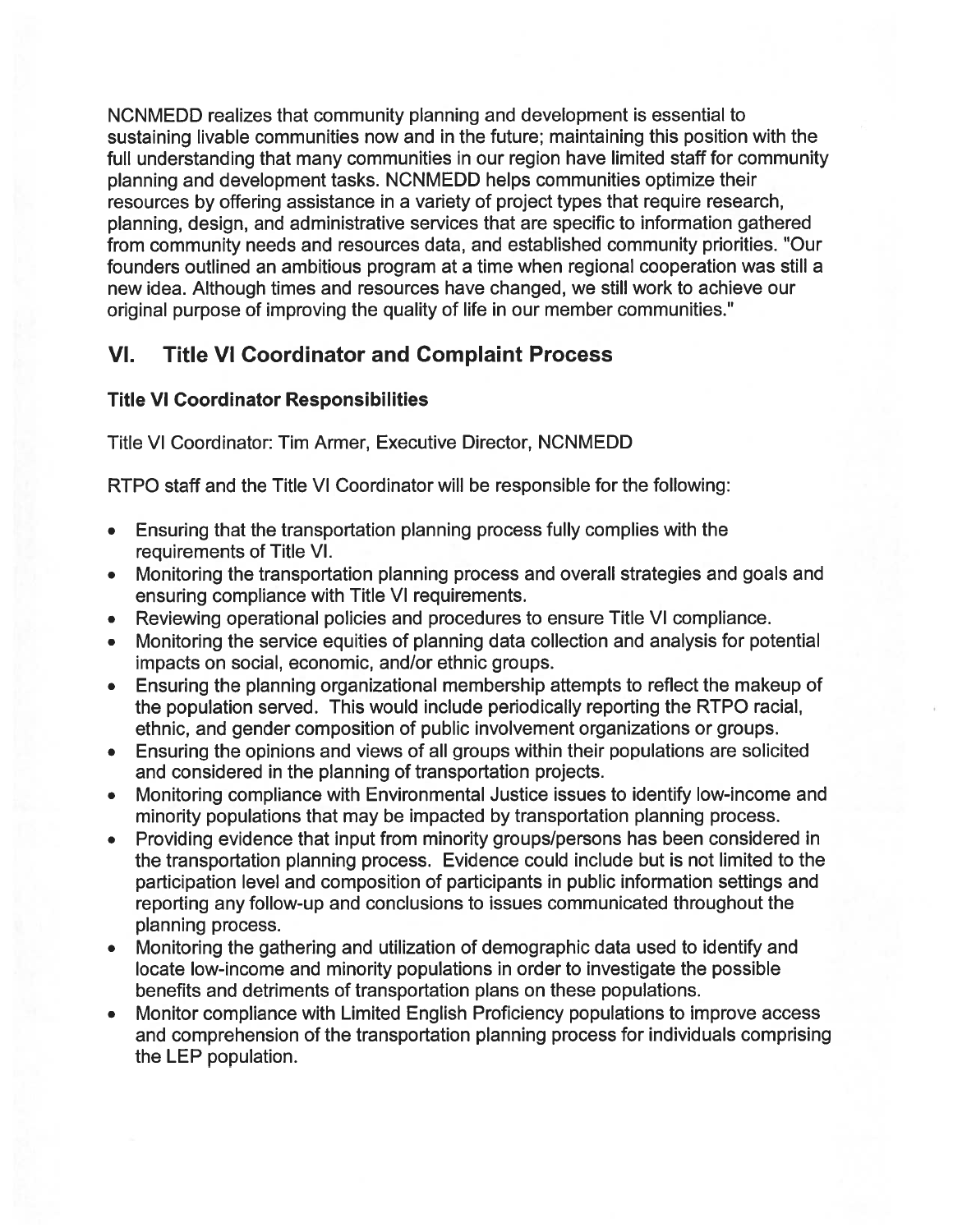#### Title VI Complaint Procedures

The Northern Pueblos Regional Transportation Planning Organization is committed to ensuring that all citizens have equal access to all transportation services. It is further the intent of the Northern Pueblos Regional Transportation Planning Organization that all citizens are aware of their rights to such access. Any person believing he or she has been excluded from, denied participation in, denied the benefits of, or otherwise has been subjected to discrimination under any transportation service, program or activity (whether Federally funded or not) due to that person's race, color, national origin, gender, age, disability, economic status, or limited English proficiency has the right to file <sup>a</sup> complaint.

The complaint procedures cover the following:

- •Title VI of the Civil Rights Act of 1964
- Section 504 of the Rehabilitation Act of 1973
- Civil Rights Restoration Act of 1973
- Civil Rights Restoration Act of 1987
- Americans with Disabilities Act of 1990
- Executive Order 12898
- Executive Order 13166

## Reporting <sup>a</sup> Title VI Complaint

An individual, group of individuals or entity may file <sup>a</sup> formal Title VI complaint. If you believe that you have received discriminatory treatment by the Northern Pueblos Regional Transportation Planning Organization on the basis of your race, color or national origin, you have the right to file <sup>a</sup> complaint with the Title VI Coordinator: Tim Armer, Executive Director NCNMEDD. The complaint must be filed no later than 180 calendar days of the alleged discriminatory incident.

To file <sup>a</sup> complaint or obtain more information on the NCNMEDD's nondiscrimination obligations or the Title VI complaint procedure, please email: tima@ncnmedd.com or contact

Attn: Title VI Coordinator Tim Armer Executive Director, NCNMEDD 3900 Paseo Del Sol Santa Fe, NM 87507 505-395-2668 tima@ncnmedd.com

You also have the right to file <sup>a</sup> complaint with an external entity such as the New Mexico Department of Transportation (DOT), <sup>a</sup> federal or state agency, or <sup>a</sup> federal or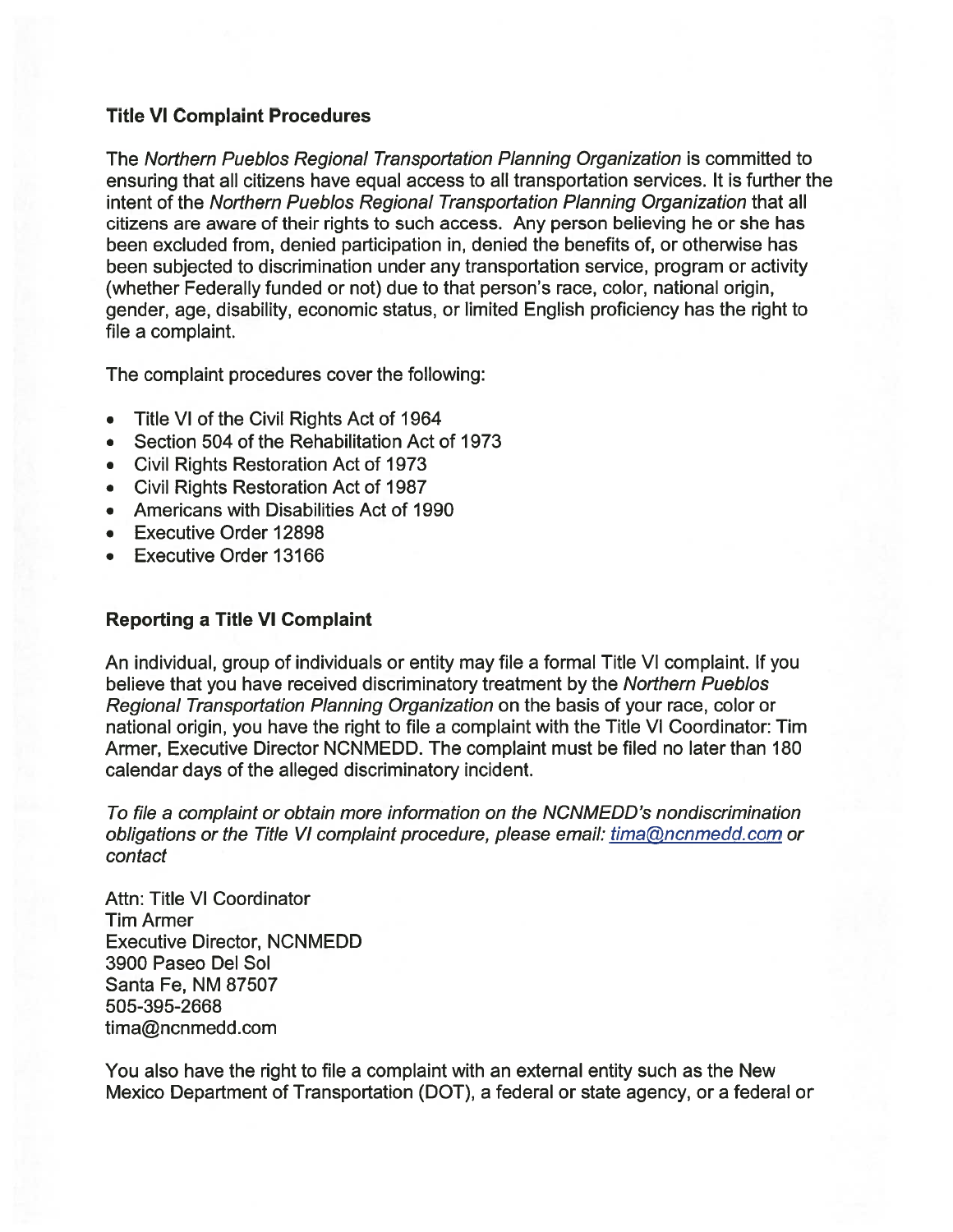state court. For complaints submitted to NMDOT, they must be submitted to the NMDOT Title VI Coordinator in writing, signed and dated, within 180 days of the alleged discriminatory act (or latest occurrence). The complaint should be submitted to the following address:

Attn: Title VI Coordinator Office of Equal Opportunity Programs 1596 Pacheco St. Suite 107 Santa Fe, NM 87505

The complaint you are submitting to the entity should include the name, address, <sup>p</sup>hone number and signature of complainant. The formal complaint should describe the alleged discriminatory act that violates Title VI in detail.

Title VI complaints may also be filed directly with the United States Department of Transportation (USDOT), Federal Highway Administration (FHWA), Federal Transit Administration (FTA), Federal Aviation Administration (FAA) or the Federal Railroad Administration (ERA) within the 180 day period of the alleged discriminatory act (or latest occurrence).

Should <sup>a</sup> complaint be filed with the Northern Pueblos Regional Transportation Planning Organization and NCNMEDD and an external entity simultaneously, the external complaint shall supersede the Northern Pueblos Regional Transportation Planning Organization complaint and the Northern Pueblos Regional Transportation Planning Organization complaint procedures will be suspended pending the external entity's findings.

#### Filing <sup>a</sup> Title VI Complaint

Within 10 working days of receipt of the formal complaint, the Human Resources Director will notify the complainant and begin an investigation (unless the complaint is filed with an external entity first or simultaneously). The investigation will address complaints against the Northern Pueblos Regional Transportation Planning Organization. The investigation will be conducted in conjunction with and under the advice of the NCNMEDD's Human Resources Department.

The investigation may include discussion(s) of the complaint with all affected parties to determine the problem. The complainant may be represented by an attorney or other representative of his/her own choosing and may bring witnesses and presen<sup>t</sup> testimony and evidence in the course of the investigation. The investigation will be conducted and completed within 60 days of the receipt of the formal complaint.

Based upon all the information received, an investigation repor<sup>t</sup> will be written by the Human Resources Director for submittal to the City Manager. The complainant will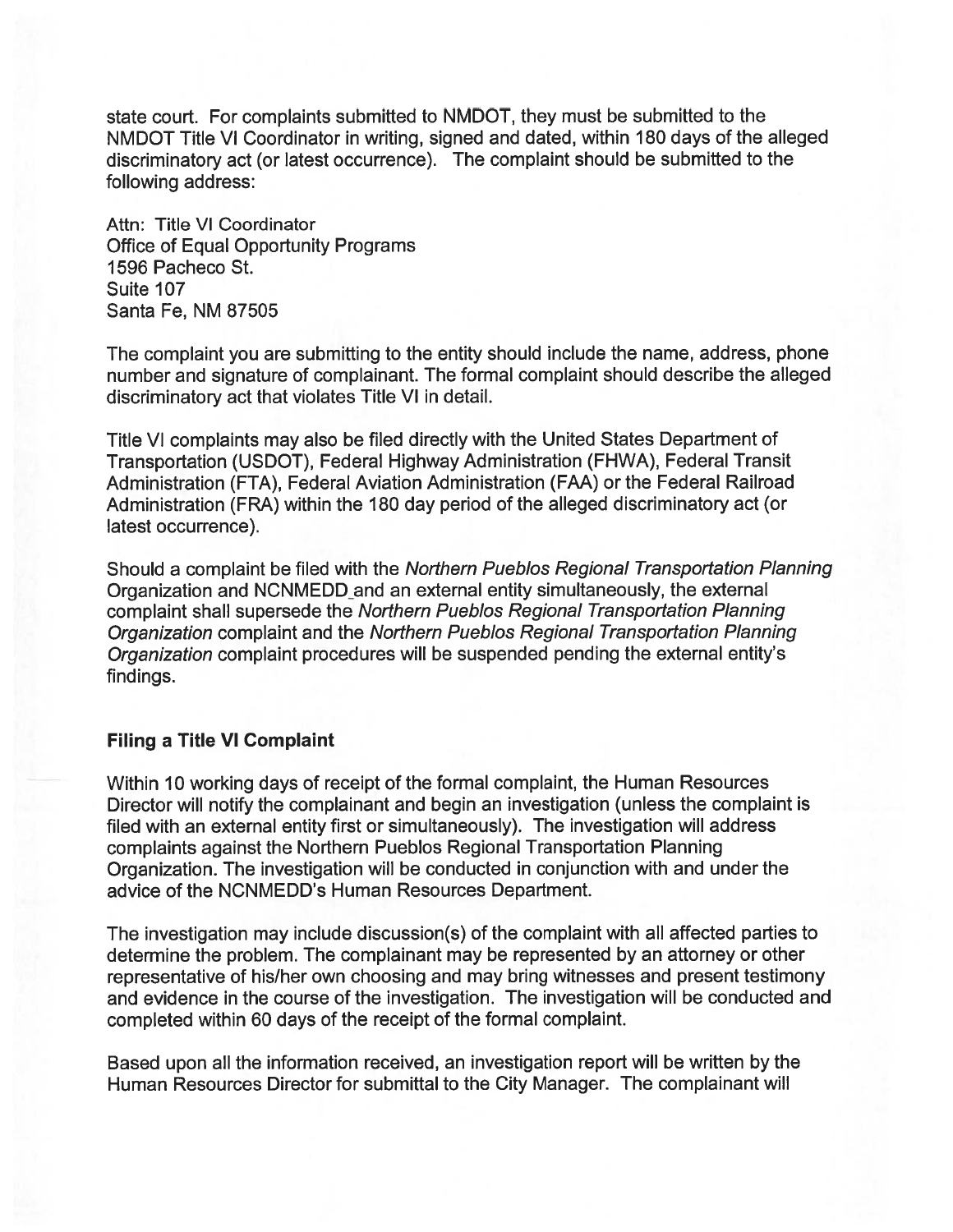receive <sup>a</sup> letter stating the final decision of the City Manager by the end of the 60-day time limit. The complainant shall be notified of his/her right to appeal the decision. Appeals may be made to NMDOT, the Equal Employment Opportunity Commission (EEOC) or the Department of Fair Employment and Housing (DFEH).

#### Title VI Complaint Form

Completion of <sup>a</sup> Title VI Complaint form is required when filing <sup>a</sup> complaint. Please see Appendix <sup>B</sup> for <sup>a</sup> copy of the form. These forms are also available from the North Central New Mexico Economic Development District, 3900 Paseo Del Sol Santa Fe, New Mexico 87507.

### Title VI Related Training

The Title VI Coordinator shall ensure that staff is trained and familiar with related policies and procedures. Related Title VI training will be provided by the Title VI Coordinator to senior managemen<sup>t</sup> and others to discuss practical situations and how Title VI applies to the planning and public participation processes. Training may also be provided through FHWA-sponsored webinars and training resources. The NMDOT Office of Equal Opportunities can be contacted to provide on-site Title VI training.

# VII. Limited English Proficiency (LEP) Plan

### Overview of LEP Plan

Executive Order 13166, titled Improving Access to Services for Persons with Limited English Proficiency, indicates that differing treatment based upon <sup>a</sup> person's inability to speak, read, write, or understand English is <sup>a</sup> type of national origin discrimination. Any agency receiving federal funds needs to develop <sup>a</sup> Limited English Proficiency (LEP) Plan.

The primary element of the LEP Plan is the Four Factor Analysis that considers the following factors:

- Number or Proportion of LEP Individuals: <sup>a</sup> summary of LEP persons in the service area and <sup>a</sup> description of efforts to provide meaningful opportunities for the LEP population to be involved in programs and services.
- •Frequency of Contact with the Program: a record of how often LEP persons access or come into contact with programs and services.
- • Nature and Importance of the Program: <sup>a</sup> description of how LEP individuals have access to benefits and services from programs and services.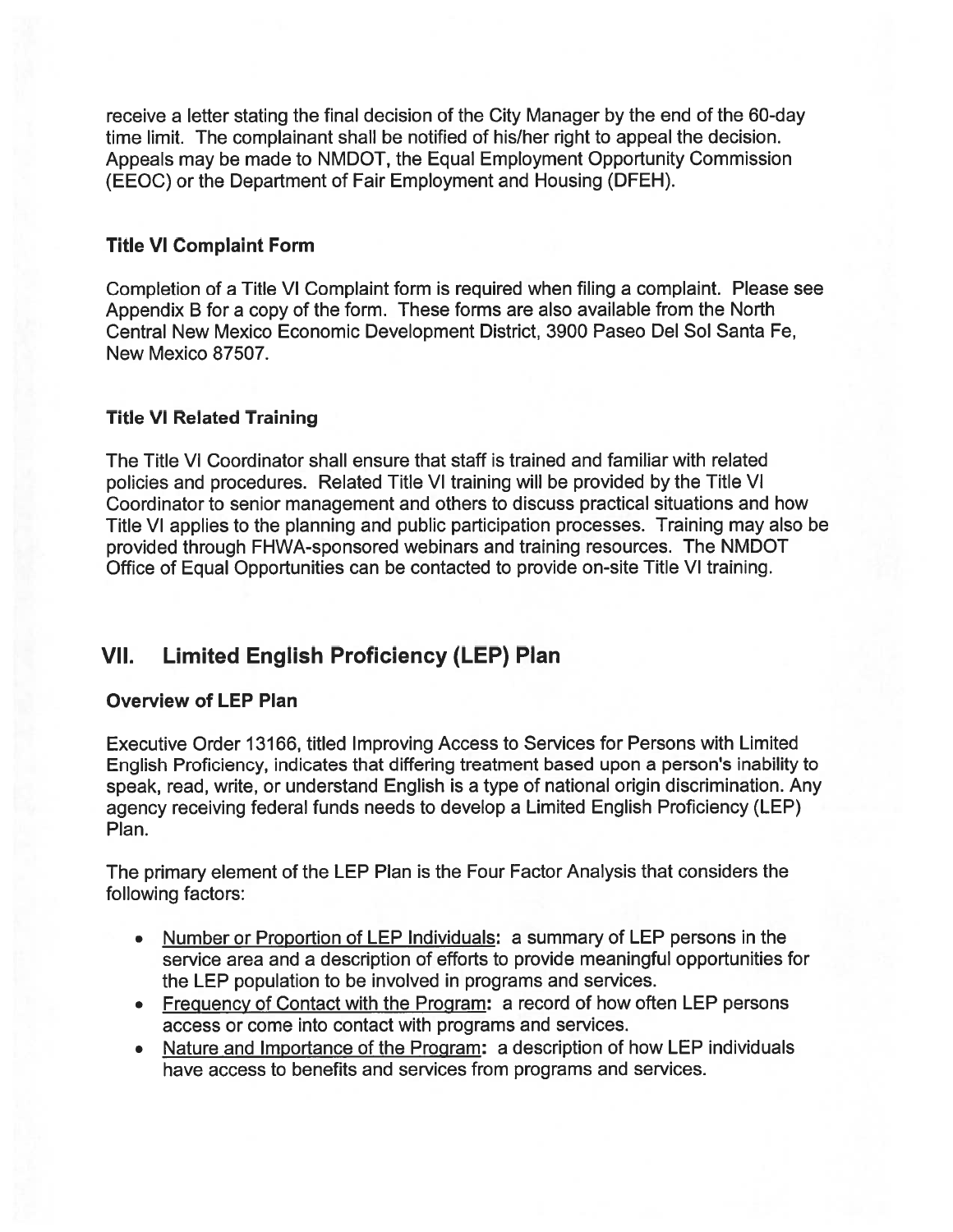• <u>Resources Available</u>: a summary of the resources that the organization can use for providing assistance to LEP populations.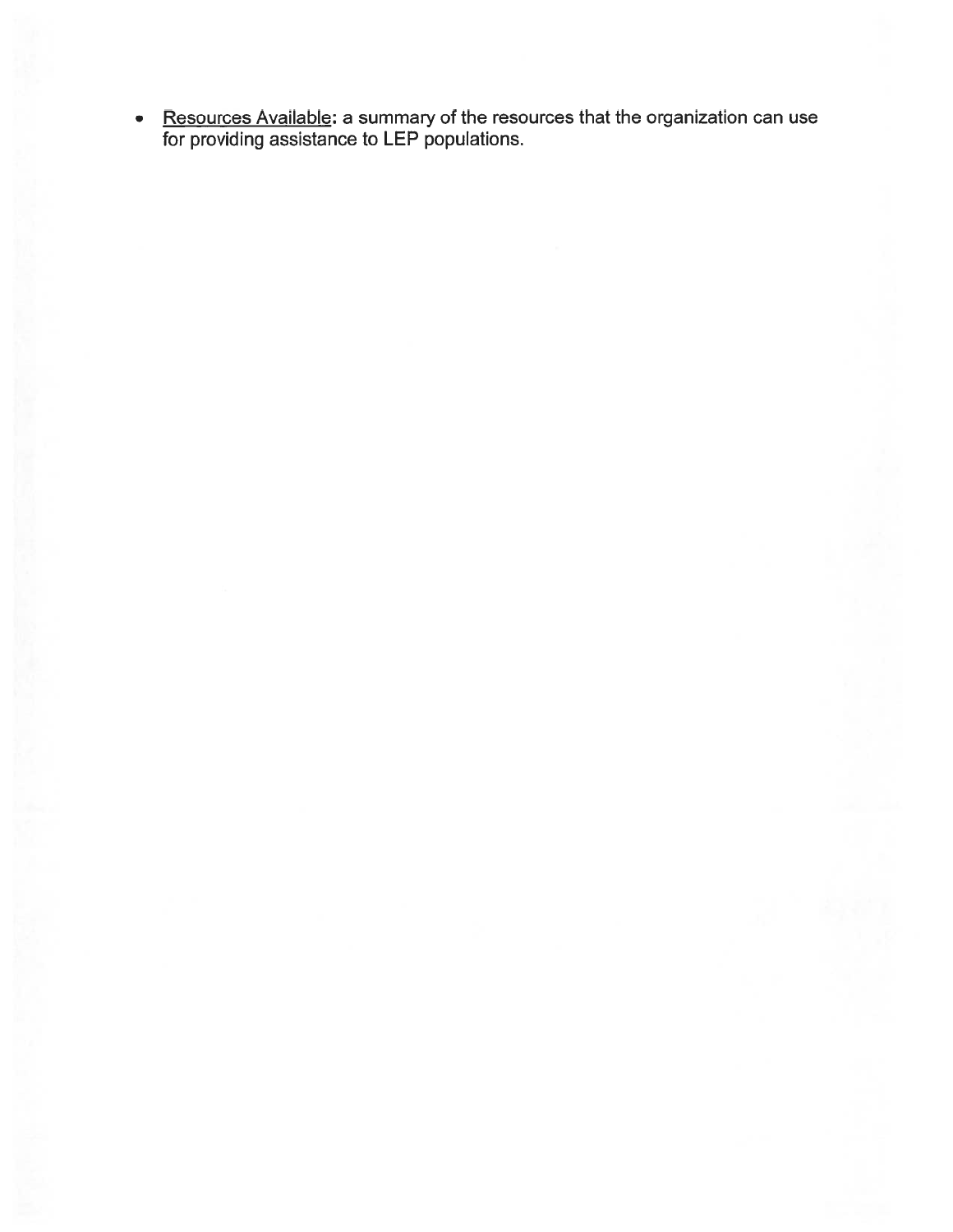# Appendix B — Title VI Complaint Form

|                                                   | <b>Appendix B – Title VI Complaint Form</b>                                                                                                                                                                                                                                                                |
|---------------------------------------------------|------------------------------------------------------------------------------------------------------------------------------------------------------------------------------------------------------------------------------------------------------------------------------------------------------------|
| assistance."                                      | Title VI of the 1964 Civil Rights Act requires that "No person in the United States shall on the<br>ground of race, color or national origin, be excluded from participation in, be denied the benefits<br>of, or be subjected to discrimination under any program or activity receiving federal financial |
|                                                   | Note: The following information is necessary to assist us in processing your complaint. Should<br>you require any assistance in completing this form, please let us know.                                                                                                                                  |
| Tim Armer, 3900 Paseo Del sol Santa Fe, NM 87507. | Complete and return this form to the North Central New Mexico Economic Development District,                                                                                                                                                                                                               |
| <b>Complainant's Name</b>                         |                                                                                                                                                                                                                                                                                                            |
| <b>Address</b>                                    |                                                                                                                                                                                                                                                                                                            |
| City, State and Zip<br>Code                       |                                                                                                                                                                                                                                                                                                            |
| <b>Telephone Number</b><br>(home & business)      |                                                                                                                                                                                                                                                                                                            |
|                                                   | Person discriminated against (if someone other than the complainant)                                                                                                                                                                                                                                       |
| <b>Name</b>                                       |                                                                                                                                                                                                                                                                                                            |
| <b>Address</b>                                    |                                                                                                                                                                                                                                                                                                            |
| City, State and Zip<br>Code                       |                                                                                                                                                                                                                                                                                                            |
| Race/Color                                        | Which of the following best describes the reason you believe the discrimination took place?                                                                                                                                                                                                                |
| <b>National Origin</b>                            |                                                                                                                                                                                                                                                                                                            |
| Age                                               |                                                                                                                                                                                                                                                                                                            |
| <b>Sex</b>                                        |                                                                                                                                                                                                                                                                                                            |

| Name                |  |
|---------------------|--|
| Address             |  |
| City, State and Zip |  |
| Code                |  |

| Race/Color              |  |
|-------------------------|--|
| <b>National Origin</b>  |  |
| Age                     |  |
| $\overline{\text{Sex}}$ |  |
| Other: (please          |  |
| describe)               |  |

What date did the alleged discrimination take place?

In your own words, describe the alleged discrimination. Explain what happened and whom you believe was responsible. Please use the back of this form if additional space is required.